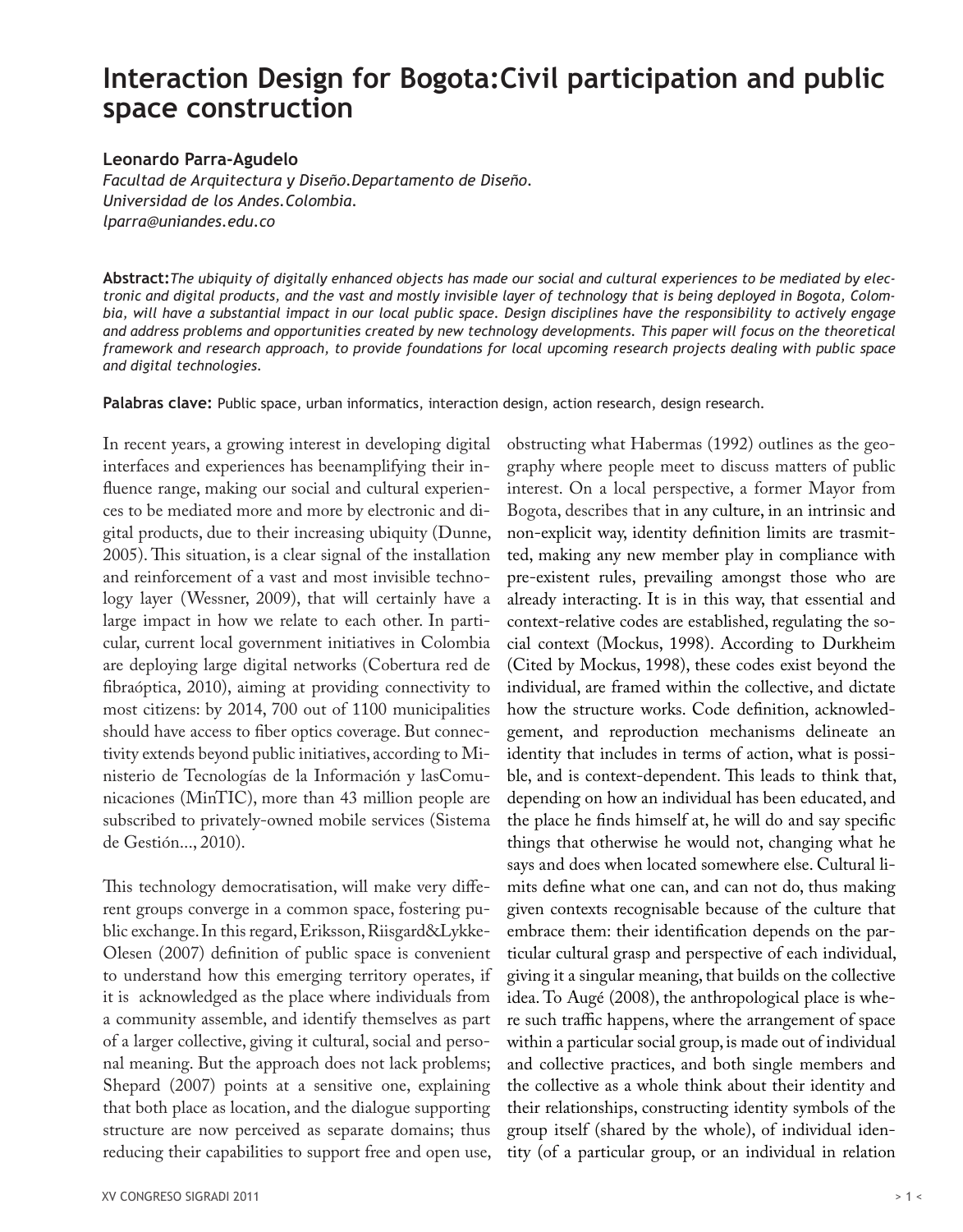to others), and of singular identity. Here, the process of internalizing context-associated limits is essential for cultural reproduction, and this leads to infer that it is very likely that a series of social afflictions stem from cultural reproduction. Mockus (1998) anticipates possible relationships amongst individuals in circumstances where there are no key cultural reproduction elements, and also foresees possible ways to facilitate interactions between strangers, in inclusive and open environments. His conclussion, is that what is important to motivate self-regulated interaction in public space, is to engage in behaviour shaping activities. To undertake such task, Mockus conceives and frames his *Plan Formar Ciudad*  (City Shaping Strategy) within five main objectives, that were core to his administration and aimed at having a positive impact on comportment:

- 1. Raise regulation compliance in regards to co-existence.
- 2. Civilian self-regulation […]
- 3. Attitude change towards conflict.

4. Increasing of expressive capabilities: comunication, expression and interpretation elements are to be encouraged […]

5. Public space: highlight it, and make it recognizable. (Mockus, 2008).

It is important to emphasize that these objectives are not part of the current administration, but as central and definitive part of a past one, they are a key reference, and largely influenced how Bogota and its citizens now deal and interact with each other. As direct effect, many far-reaching government policies and technology deployments have been encouraging citizens, government agencies, private industry and academia to engage themselves in digital projects beyond laptops and common computing devices. However, according to Shepard (2007), as consequence of a number of public policies and corporate strategies, public space is being deprived of its natural capabilities of supporting free and open use, contributing to the already mentioned fractured perception, where physical space is unrelated to the once integrated discussion arena. This forced-upon regulations, now established by entities foreign to public space, give room to what Augé (2008) calls the nonplace, a space that is non-relational, non-historicallysound nor affected by identity. With the proliferation of the non-place, the role of public space as an exchange plaza and collective construction field, is diminished to an unchanging state. In order to restore the now missing relational conditions, the anthropological space is required to take place again. Many local initiatives commit efforts and resources to understanding the problem, from a research area that lies within the urban computing multidisciplinary research field, studying the interaction of the urban space, people, technology and information (Scheible, 2010), and cover a wide range of projects, going from environmentally aware units (Estación Socio-Ambiental..., 2007), to cartographic projects connecting both the digital and physical realms (Antenamutante, 2011) (Cartografíassonoras, 2010). But apart from a number of projects, the problem has been little discussed by local design academics, and the discipline is to engage immediately in the exploration on how these technologies are conceptualized and delivered (Wessner, 2009), by studying the problem as it takes shape in Bogota. There is also a need to define a formal methodology to understand how new digital technologies operate in our context, through the lens of the design project. This methodology is explained in the following section.

#### **Methodology**

In order to establish a research framework to work within, and according to current design research methods, the approach stems from Archer´s (Cited by Bayazit, 2004, p.16) definition where "Design research is systematic inquiry whose goal is knowledge of, or in, the embodiment of configuration, composition, structure, purpose, value, and meaning in man-made things and systems", and extends it including the idea of design artifacts as knowledge materializations, guided by values and not by an objective search for truth, where their primary intention is to change reality (Press, 1995). This extended definition of design research incorporating design artifacts as knowledge vessels, demands actual design practice to be integrated in the process, and as stated by Archer (1995), the most appropriate research strategy that allows merging practice with systematic inquiry is Action Research (AR), as it integrates both practice and knowledge construction, and permits taking into account the native cognitive mechanisms operating in design, that aim at working with solution-focused strategies (Swann, 2008).

According to Swann (2008), several conditions are to be met when practicing Action Research:

1. Its subject matter is situated in a social practice that needs to be changed.

2. Researchers work in equitable condition and in co-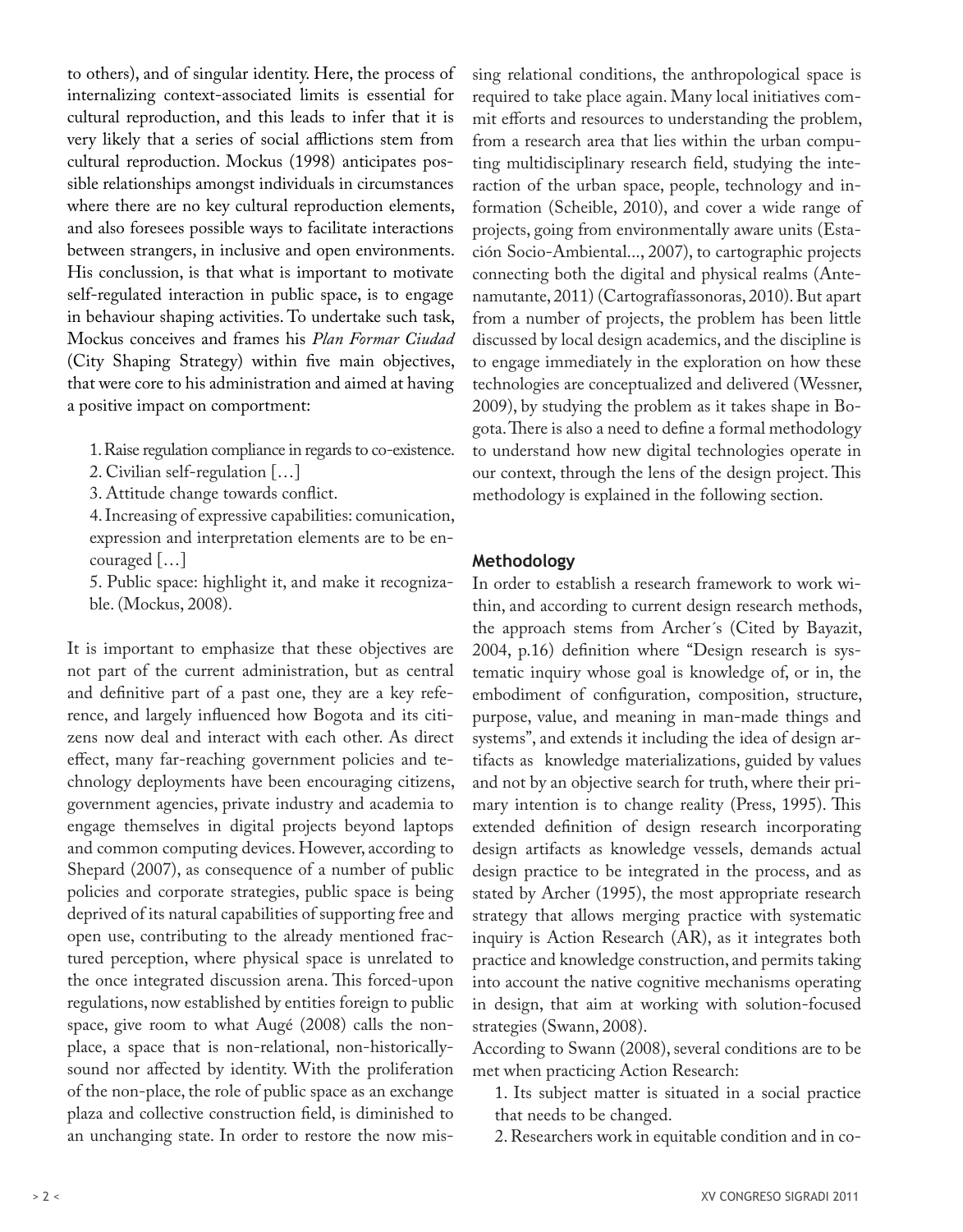llaboration with all stakeholders.

3. The project proceeds through a spiral of cycles of planning, acting, observing, and reflecting in a systematic and documented study.

a. Plannning (P): includes problem analysis and a strategic plan.

b. Action (A): refers to the implementation of the strategic plan.

c. Observation (O): includes an evaluation of the action by appropriate methods and techniques.

d. Reflection (R): reflecting on the result of the evaluation and on the whole action and research process, which may lead to the identification of a new problem or problems and hence a new cycle of planning, acting, observing and reflecting. (PAOR).

This PAOR sequence is analogous to broadly used interaction design methods, where iteration is decisive and is acknowledged as one of the most streamlined ways to develop digital interfaces (Rudd, Stern &Isensee, 1996) and experiences.

To deeply understand and unravel how AR can be put into practice in a local design scenario, a research project is proposed, to study the interaction of the urban space, people, technology and information in Bogota, where a number of PAOR cycles are to be executed at a rate of one per year, during a time-lapse of three years. The first year contemplates a number of in-depth investigations about differentiated but not disconnected issues, including how public space is understood and characterized in Bogota, identifying locally available technologies, a state-of-the-art analysis containing both academic and non-academic projects, a first-year plan development, a lo-fi and lo-res (Rudd et. al, 1996) prototype development and deployment, data gathering, and both a detailed and general evaluation of the outcome, and an evaluation of the overall process. Conclusions originated from this first cycle inform the following cycles, and are key to identify trends, preferences, problems, opportunities and tendencies that need to be addressed.

Two PAOR cycles spring from the first one, and will refine each step, following the same structure in terms of re-visiting what was previously done, and differ from each other due to an increased fidelity and resolution in prototype development and deployment, data accuracy, resolution and stakeholders´ participation.

### **Discussion**

From this perspective, it is clear that the expansion of

digital coverage in Bogota will have substantial consequences in how citizens interact. It also means that there will be a leap in numbers of digital products, services and experiences available to the general public.

In attention to these upcoming events, design disciplines have an enormous task and responsibility, to participate and address the emerging problems and opportunities. But responsibility calls for action, Matthews et al. (2008) and Moggridge (2007), observe that to illustrate and understand a design project´s nature, it is most important to decipher context-specific attributes and user´s characteristics by directly prototyping where interventions are going to take place; the social fabric should be unraveled, and relationships must be distinguished. That explains the purpose and need of engaging in a research project as soon as possible.

Foreseeable limitations of the study include local availability of emerging or promising technologies, or excessive public interest in the project due to false expectations, leading to biased data. These limitations must be addressed accordingly.

## **References**

**-** Augé, M. 2008. *Non-Places*. (J. Howe, Trans.). Brooklyn, NY: Verso. - Archer, B. 1995.The Nature of Research.*Co-Design*. Volúmen 1. Número 2. pp 6-13. Web. Recovered in February 2010 from http://www.metu.edu.tr/~baykan/ arch586/Archer95.pdf

- Bayazit, N. (2004). Investigating Design: A Review of Forty Years of Design Research.*Design Issues*, Volume 20. Number 1. pp. 16-29.

- Cantor, C. 2010. *CartografíasSonoras*. Recovered in January, 2011 from http://cartografiassonoras.org/

- Dunne, A. 2005.*Hertzian Tales: electronic products, aesthetic experience, and critical design*. Cambridge, MA, EE.UU.: MIT Press. - Eriksson, E., Riisgaard, T., Lykke-Olesen, A. (2007).

Reclaiming Public Space – Designing for Public Interaction with Private Devices.*Proceedings of the Tangible and Embedded Interaction.* USA. pp. 31 – 38.

- Habermas, J. 1992. *The Structural Transformation of the Public Sphere.*U.K.: PolityPress.

- N.A. *Antena Mutante / Hackeando la call*e. Recovered in January 2011 from http://www.antenamutante.net/

- N.A. C*obertura red de fibra óptica.*2010. Recovered in January 2011 from http://vivedigital.gov.co/forum/topics/cobertura-red-fibra-optica?commentId=6323228%3 AComment%3A15678